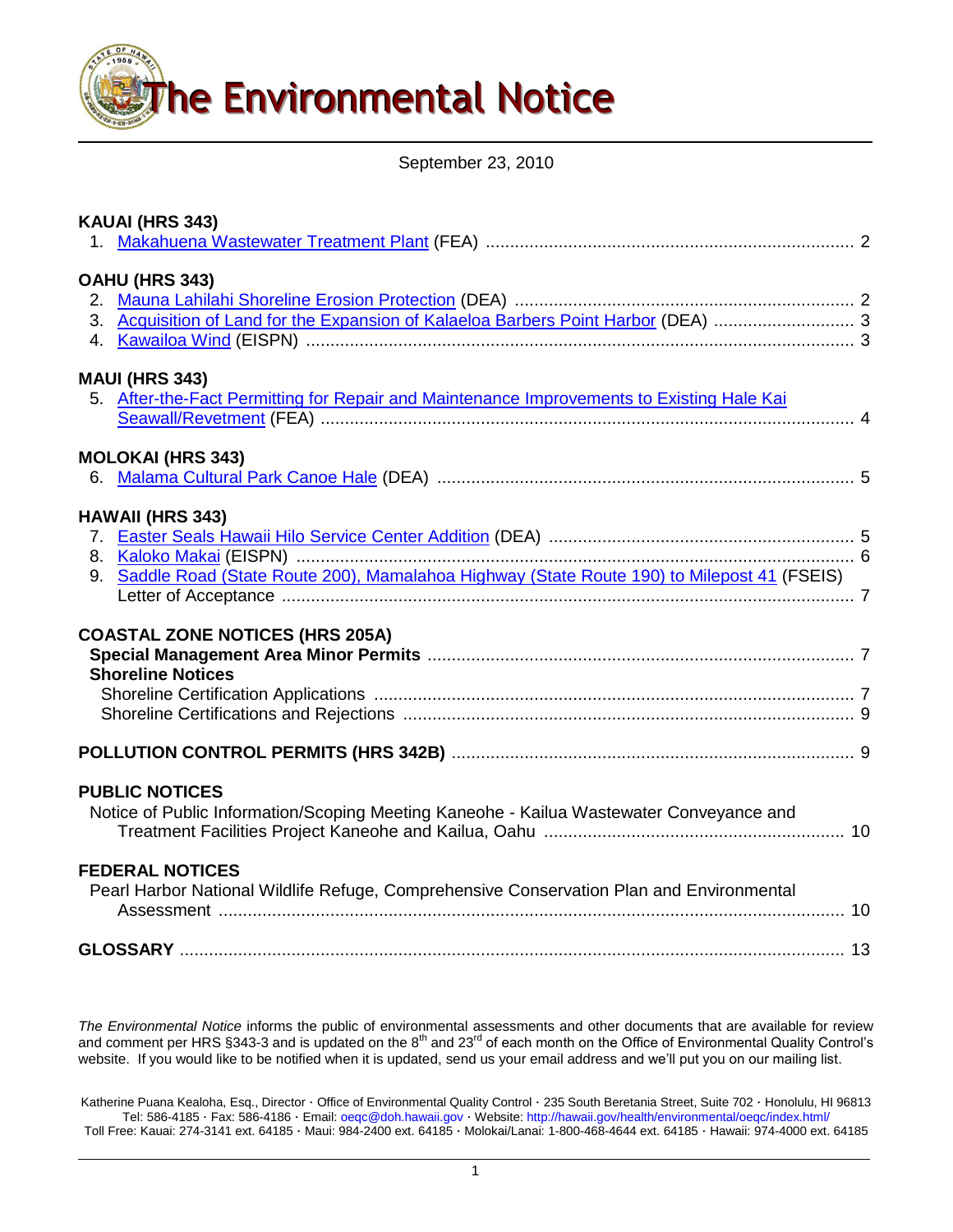# **KAUAI (HRS 343)**

## **1. [Makahuena Wastewater Treatment Plant](http://oeqc.doh.hawaii.gov/Shared%20Documents/EA_and_EIS_Online_Library/Kauai/2010s/2010-09-23-KA-FEA-Makuahuena-Wastewater-Treatment.pdf) (FEA)**

| Island:            | Kauai                                                                                                           |
|--------------------|-----------------------------------------------------------------------------------------------------------------|
| <b>District:</b>   | Koloa                                                                                                           |
| TMK:               | $2 - 8 - 20:03$                                                                                                 |
| <b>Permits:</b>    | Building, Zoning, Grading, SMA, SSD, DOH WWD to Design & Construct WWTP                                         |
| <b>Applicant:</b>  | Association of Apartment Owners of the Makahuena at Poipu, 1661 Pee Road, Koloa, HI                             |
|                    | 96756. Ernest Kanekoa, 742-2482                                                                                 |
| <b>Approving</b>   |                                                                                                                 |
| Agency:            | Kauai Planning Dept, 4444 Rice Street, Suite 275, Lihue, HI 96766. Lisa Ellen Smith, 241-<br>4499               |
| <b>Consultant:</b> | GMP International, LLC, 1100 Alakea Street, Suite 1800, Honolulu, HI 96813. Christopher<br>M. Jarrett, 381-0821 |
| <b>Comments:</b>   | FEA accepted by the Approving Agency. There is no comment period                                                |

This project is intended to replace an existing wastewater treatment plant system that is located on private property with a new wastewater treatment plant system that will be located within the same property at a higher elevation further inland but within the special management area. Prior to construction, the contractor will be required to install temporary dust and erosion control measures and then maintain them throughout the entire construction period. The new treatment plant will be located at the same location as an existing underground irrigation tank buried under an existing parking lot. The direct impacts related to construction activities will be contained within the property and should not create any indirect, secondary or cumulative impacts within the property or to adjacent properties. After the new wastewater treatment plant is fully operational, the existing treatment plant equipment will be shut down, cleaned and secured. It is not anticipated that the project will detrimentally affect the surrounding properties or adjacent shoreline. After construction is completed the final grades and drainage flows will be returned to pre-construction conditions.

# **OAHU (HRS 343)**

## **2. [Mauna Lahilahi Shoreline Erosion Protection](http://oeqc.doh.hawaii.gov/Shared%20Documents/EA_and_EIS_Online_Library/Oahu/2010s/2010-09-23-OA-DEA-Mauna-Lahilahi.pdf) (DEA)**

| Island:            | Oahu                                                                                                                                                                      |  |  |  |
|--------------------|---------------------------------------------------------------------------------------------------------------------------------------------------------------------------|--|--|--|
| District:          | Waianae                                                                                                                                                                   |  |  |  |
| TMK:               | $(1)$ 8-5-17:05                                                                                                                                                           |  |  |  |
| <b>Permits:</b>    | Dept of the Army Section 10/404, Section 401, Water Quality Certification, Coastal Zone<br>Management (CZM) Federal Consistency, CDUP, State Historic Preservation Review |  |  |  |
| <b>Proposing</b>   |                                                                                                                                                                           |  |  |  |
| Agency:            | Facilities Division, Dept of Design and Construction, City and County of Honolulu, 650<br>South King Street, Honolulu, HI 96813. Clifford Lau, Chief, 768-8483            |  |  |  |
| <b>Approving</b>   |                                                                                                                                                                           |  |  |  |
| Agency:            | Same                                                                                                                                                                      |  |  |  |
| <b>Consultant:</b> | Oceanit Laboratories, Inc., 828 Fort Street Mall, Suite 600, Honolulu, HI 96813. Warren E.                                                                                |  |  |  |
|                    | Bucher, Ph.D., P.E. Senior Engineer, Project Manager, Ph: 531-3017, Fax: 531-3177                                                                                         |  |  |  |
| <b>Comments:</b>   | DEA 30-day comment period starts from the date of this Notice. Address comments to<br>the Proposing Agency and Consultant                                                 |  |  |  |

The site is a small cove in a typically hard limestone shoreline which formerly had a sand beach that was lost to erosion. A rock breakwater and 10,000 cubic yards of nourished beach were constructed in 2003.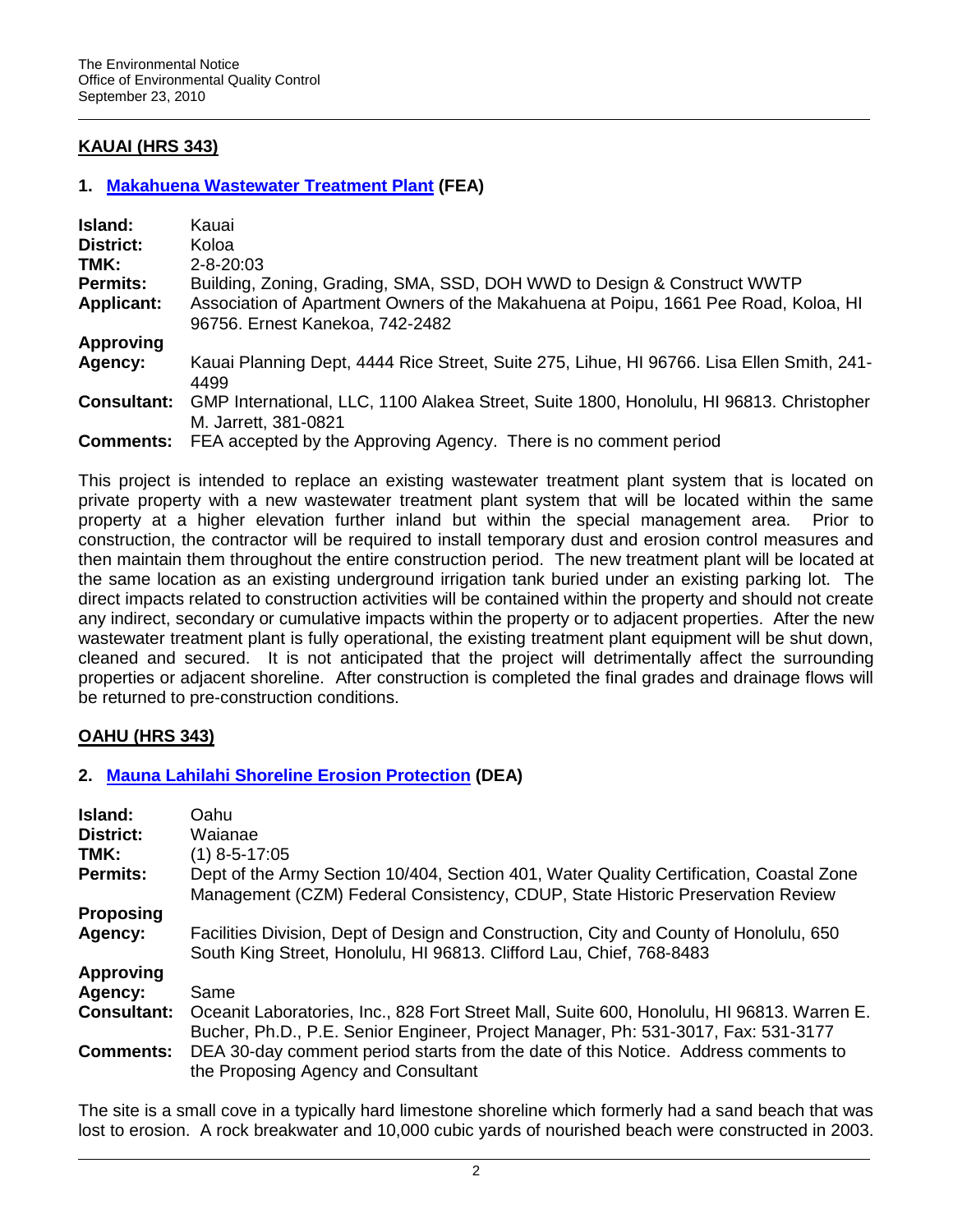Waves enter the cove through a gap between the breakwater tip and the cove's rocky north shoreline pushing the sand to the south end of the cove. These waves also overtop the sandbag revetment and erode the embankment into the Makaha Surfside property. The proposed project will add a new breakwater across the gap that will reduce entering wave energy and reduce sand movement; add a riprap sand barrier along the inside face of the existing breakwater; and add additional beach sand to the shoreline protected by the new breakwater. Environmental effects during construction include displacing bottom dwelling marine life under the breakwater and temporary turbidity. Long term positive environmental effects include reducing wave energy that erodes the shoreline and threatens both beach park property and the adjacent property of the Makaha Surfside Apartments. The result will be a protected beach and shoreline that can be used by the community and visitors.

## **3. [Acquisition of Land for the Expansion of Kalaeloa Barbers Point Harbor](http://oeqc.doh.hawaii.gov/Shared%20Documents/EA_and_EIS_Online_Library/Oahu/2010s/2010-09-23-OA-DEA-Kalaeloa-Barbers-Point-Land-Acq.pdf) (DEA)**

| <b>Island:</b><br>District: | Oahu<br>Ewa                                                                                                               |
|-----------------------------|---------------------------------------------------------------------------------------------------------------------------|
| TMK:                        |                                                                                                                           |
|                             | $9-1-14:26$ (por.)                                                                                                        |
| <b>Permits:</b>             | Land Board Approval                                                                                                       |
| <b>Proposing</b>            |                                                                                                                           |
| Agency:                     | Dept of Transportation, Harbors Division, 79 South Nimitz Highway, Honolulu, HI 96813.<br>Glenn Soma, 587-2503            |
| <b>Approving</b>            |                                                                                                                           |
| Agency:                     | Same                                                                                                                      |
| <b>Consultant:</b>          | SSFM International, 501 Sumner Street, Suite 620, Honolulu, HI 96817. Dean Minakami,<br>356-1240                          |
| <b>Comments:</b>            | DEA 30-day comment period starts from the date of this Notice. Address comments to<br>the Proposing Agency and Consultant |

The proposed action involves acquisition of approximately 57-acres of land adjacent to Kalaeloa Barbers Point Harbor by the Department of Transportation, Harbors Division for future expansion of the harbor. The acquisition is being proposed to ensure that sufficient lands are available for long-term commercial harbor needs. No significant impacts are anticipated to result from acquisition of the property or its use for commercial harbor operations. Specific impacts from proposed uses will be assessed in subsequent environmental review documentation to be prepared when land use plans for the property have been finalized.

## **4. [Kawailoa Wind](http://oeqc.doh.hawaii.gov/Shared%20Documents/EA_and_EIS_Online_Library/Oahu/2010s/2010-09-23-OA-EISPN-Kawailoa-Wind-Farm.pdf) (EISPN)**

| Island:<br><b>District:</b> | Oahu<br>Waialua                                                                                                                                                   |
|-----------------------------|-------------------------------------------------------------------------------------------------------------------------------------------------------------------|
| TMK:                        | 6-1-05:1, 6-1-06:1, 6-1-07:1, 6-2-09:1, 6-2-11:1, 6-7-03-24                                                                                                       |
| <b>Permits:</b>             | Wind power facilities: State and Federal ITP/HCP, Conditional Use Permit-Minor, Access<br>to state highway, SMA, NPDES Construction, PUC Approval, FAA Clearance, |
|                             | Construction and Building; Communication Facilities: CDUP, Use of State Lands, NPDES<br>Construction, Construction and Building                                   |
| <b>Applicant:</b>           | First Wind, LLC, 810 Richards Street, Suite 650, Honolulu, HI 96813. Wren W. Wescoatt,<br>265-9719                                                                |
| Accepting                   |                                                                                                                                                                   |
| <b>Authority:</b>           | Dept of Business, Economic Development and Tourism (DBEDT), PO Box 2359,<br>Honolulu, HI 96804. Malama Minn, 587-9000                                             |
| <b>Consultant:</b>          | CH2M HILL, Inc., 1132 Bishop Street Suite 1100, Honolulu, HI 96813. Paul Luersen or<br>Marc Dexter, 943-1133                                                      |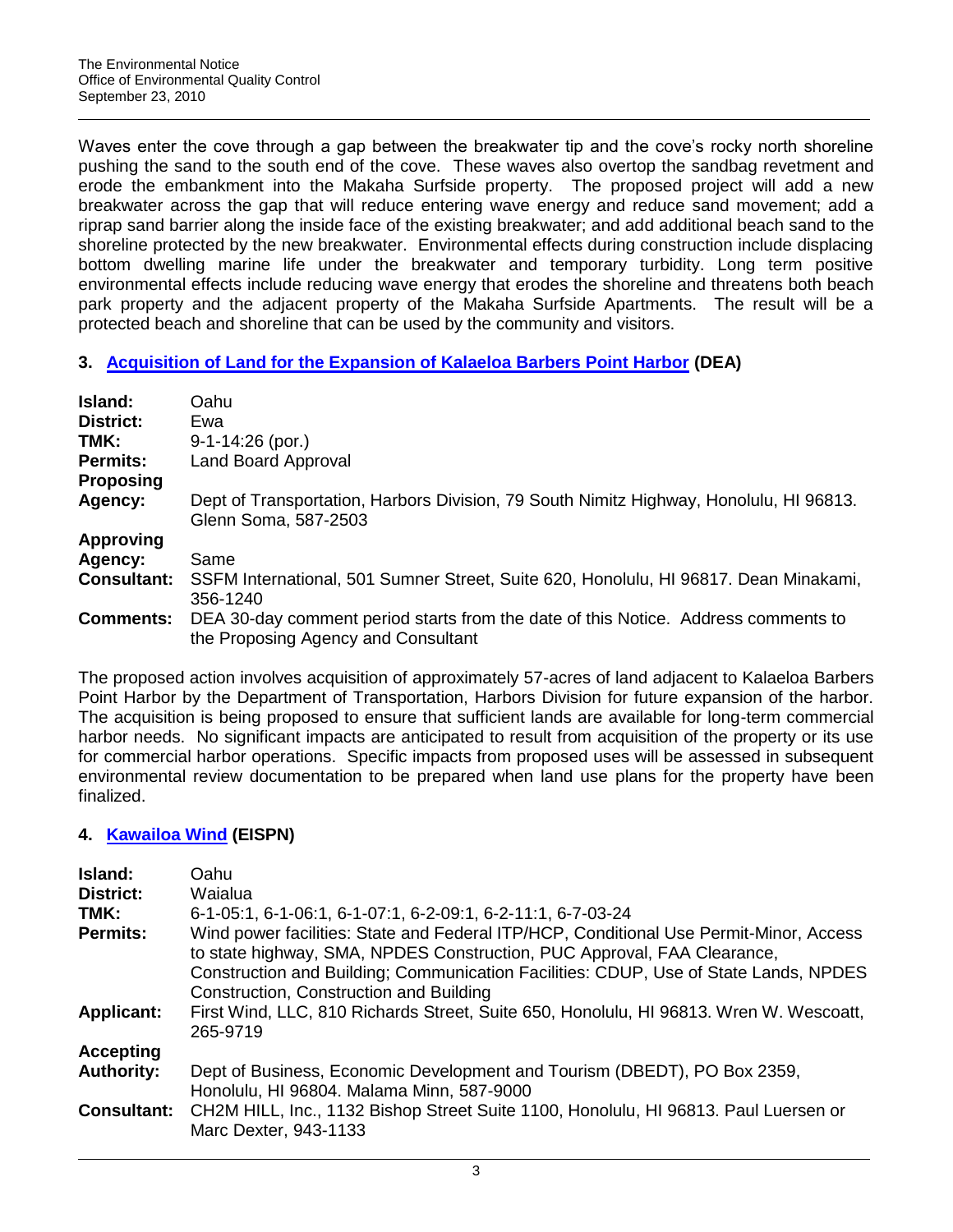**Comments:** EISPN 30-day comment period starts from the date of this Notice. Address comments to the Applicant, with copies to the Accepting Authority and Consultant

The Kawailoa Wind Farm Project will provide up to 70 megawatts of clean, renewable energy to the Island of Oahu. The project consists of a proposed wind power facility and two communication facilities. The Wind Farm will be located on former Kawailoa Plantation lands above Haleiwa on the North Shore of Oahu, and the communications facilities will be located at existing communication facility sites near the summit of Mount Kaala on the Waianae mountain range. The project is designed to provide a source of clean, renewable energy to Oahu"s residents. It would provide economic benefits in the form of a native energy source that does not depend on imported fuel and a stable energy price that hedges against the volatility of fossil fuel prices. It would also provide environmental benefits in the form of reduced emissions of green house gases and other pollutants produced by typical fossil-fuel generation. The assessment of potential impacts will consider the maximum extent of impacts and account for the greatest degree of impact associated with turbine models and alternative wind farm layouts considered. The Wind Farm will be permitted with the assistance of the Hawaii DBEDT under the Renewable Energy Facility Siting Process.

# **MAUI (HRS 343)**

## **5. [After-the-Fact Permitting for Repair and Maintenance Improvements to Existing Hale Kai](http://oeqc.doh.hawaii.gov/Shared%20Documents/EA_and_EIS_Online_Library/Maui/2010s/2010-09-23-MA-FEA-Seawall-Honokowai.pdf)  [Seawall/Revetment](http://oeqc.doh.hawaii.gov/Shared%20Documents/EA_and_EIS_Online_Library/Maui/2010s/2010-09-23-MA-FEA-Seawall-Honokowai.pdf) (FEA)**

| Island:            | Maui                                                                                                                                                                                                |  |  |  |
|--------------------|-----------------------------------------------------------------------------------------------------------------------------------------------------------------------------------------------------|--|--|--|
| <b>District:</b>   | Lahaina                                                                                                                                                                                             |  |  |  |
| TMK:               | $(2)$ 4-4-01:42                                                                                                                                                                                     |  |  |  |
| <b>Permits:</b>    | After-the-Fact CDUP, After-the-Fact Dept of Army (Section 10 only) Permit                                                                                                                           |  |  |  |
| <b>Applicant:</b>  | Hale Kai Association of Apartment Owners, 3691/3695 Lower Honoapiilani Road,<br>Honokowai, HI 96761. John Male, 669-6786                                                                            |  |  |  |
| Approving          |                                                                                                                                                                                                     |  |  |  |
| Agency:            | Office of Conservation and Coastal Lands, Dept of Land and Natural Resources,<br>Kalanimoku Building, 1151 Punchbowl Street, Room 131, Honolulu, HI 96813. Dawn<br>Hegger, Senior Planner, 587-0377 |  |  |  |
| <b>Consultant:</b> | Munekiyo & Hiraga, Inc., 305 High Street, Suite 104, Wailuku, HI 96793. Mark Alexander<br>Roy, AICP, Project Manager, 244-2015                                                                      |  |  |  |
| <b>Comments:</b>   | FEA accepted by the Approving Agency. There is no comment period                                                                                                                                    |  |  |  |

The Hale Kai condominium is located on Lower Honoapiilani Road in Honokowai, Maui. The Hale Kai Association of Apartment Owners (AOAO) is requesting after-the-fact permitting approvals from the State of Hawaii for some unauthorized repair and maintenance work that occurred in 1998 and 2004 to an existing non-conforming seawall/revetment structure that fronts the condominium property. The request also involves the acquisition of non-exclusive easement from the State of Hawaii for a portion (approximately 1,480 square feet) of the existing seawall/revetment structure that has been determined to encroach with State-owned beach lands fronting the property. The seawall/revetment structure was constructed in the early 1960"s. The repair and maintenance improvements completed in 1998, entailed the removal of Naupaka vegetation and the widening of a pre-existing erosion channel running behind and mauka of the existing boulder revetment, as well as the placement of various sized rocks and boulders into the trench to stabilize the affected area. The 2004 improvements consisted of the reapplication of cement grouting to several boulders that were breaking away from a portion of the existing seawall. These actions were intended to maintain the long-term structural integrity of the existing shoreline protection structure and did not enlarge or intensify the use present within the area.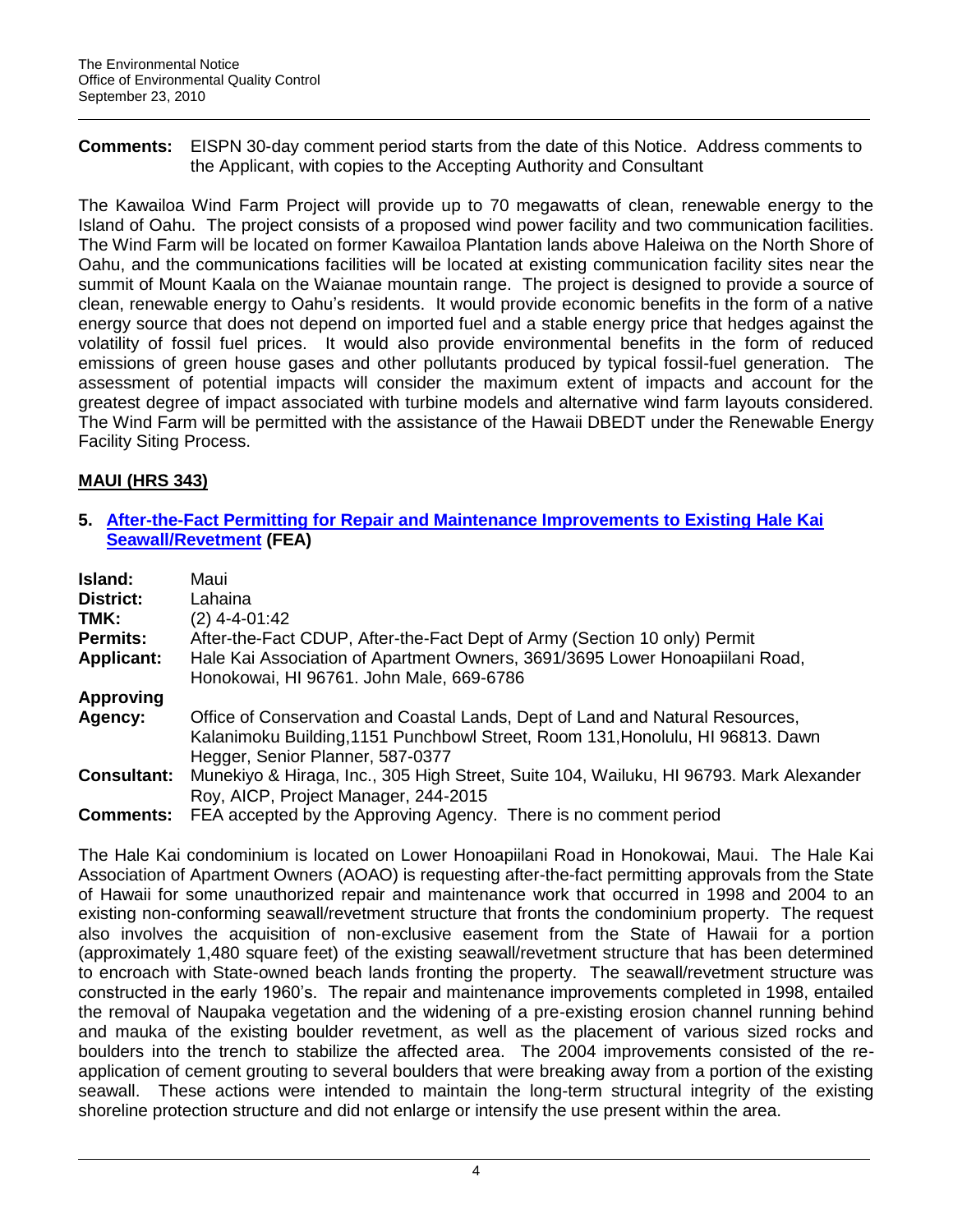# **MOLOKAI (HRS 343)**

## **6. [Malama Cultural Park Canoe Hale](http://oeqc.doh.hawaii.gov/Shared%20Documents/EA_and_EIS_Online_Library/Molokai/2010s/2010-09-23-MO-DEA-Malama-Canoe-Hale.pdf) (DEA)**

| Island:            | Molokai                                                                                                                                                                       |
|--------------------|-------------------------------------------------------------------------------------------------------------------------------------------------------------------------------|
| District:          | Molokai                                                                                                                                                                       |
| TMK:               | $(2)$ 5-3-01:05                                                                                                                                                               |
| <b>Permits:</b>    | HRS 343 Draft and Final Environmental Assessment; SMA; Building                                                                                                               |
| <b>Applicant:</b>  | 'Aha Kukui o Molokai, PO Box 391, Hoolehua, HI 96729. Adolph Helm, President, Board<br>of Directors, 567-6850                                                                 |
| <b>Approving</b>   |                                                                                                                                                                               |
| Agency:            | County of Maui, Dept of Parks and Recreation, 700 Halia Nakoa Street, Unit 2, Wailuku,<br>HI 96793. Patrick Matsui, Parks Planning & Development, Ph: 270-7230, Fax: 270-7934 |
| <b>Consultant:</b> | Chris Hart & Partners, Inc., 115 N. Market Street, Wailuku, HI 96793. Michael J.                                                                                              |
|                    | Summers, Senior Associate, Ph: 242-1955, Fax: 242-1956                                                                                                                        |
| <b>Comments:</b>   | DEA 30-day comment period starts from the date of this Notice. Address comments to                                                                                            |
|                    | the Applicant, with copies to the Approving Agency and Consultant                                                                                                             |

The Applicant proposes to construct two (2) canoe houses of approximately 2,210 square feet each - one to be used for canoe storage, and one for repairs - along with a meeting hall approximately 3,162 square feet in area. Development plans also call for associated improvements, including grass-paved parking, access roadway, underground utilities, drainage system, and landscape planting. The proposed project will be developed in accordance with Maui County standards for the Interim Zoning District and Molokai Community Plan standards for the Park District. The Applicant has designed the project to align generally with plans for the park outlined in the 1995 Malama Cultural Park Master Plan, including:

- 1. Consistency with the intent and concept of the 1995 Malama Cultural Park Master Plan Architectural Program.
- 2. Compliance with Chapter 36 of the Maui Building Code "Indigenous Hawaiian Architecture" (IHA) section.
- 3. Use of materials locally available on Molokai.

The proposed action is not anticipated to produce significant impacts to surrounding properties, nearshore waters, natural resources, scenic resources, and/or archaeological and historic resources on the site or surrounding properties. Public infrastructure and services are adequate to serve the project and are not anticipated to be significantly impacted by the project.

## **HAWAII (HRS 343)**

## **7. [Easter Seals Hawaii Hilo Service Center Addition](http://oeqc.doh.hawaii.gov/Shared%20Documents/EA_and_EIS_Online_Library/Hawaii/2010s/2010-09-23-HA-DEA-Easter-Seals-Hilo-Service-Center.pdf) (DEA)**

| Island:            | Hawaii                                                                                                                       |  |  |  |
|--------------------|------------------------------------------------------------------------------------------------------------------------------|--|--|--|
| <b>District:</b>   | South Hilo                                                                                                                   |  |  |  |
| TMK:               | (3rd) 2-3-15:56                                                                                                              |  |  |  |
| <b>Permits:</b>    | Plan Approval; Building Division Approval and Building                                                                       |  |  |  |
| <b>Applicant:</b>  | Easter Seals Hawaii, 710 Green Street, Honolulu, HI 96813. David Lato, Grants Program<br>Administrator, 529-1708             |  |  |  |
| <b>Approving</b>   |                                                                                                                              |  |  |  |
| Agency:            | County of Hawaii, Office of Housing and Community Development, 50 Wailuku Drive, Hilo,<br>HI 96720. Brian Ishimoto, 961-8379 |  |  |  |
| <b>Consultant:</b> | Geometrician Associates, PO Box 396, Hilo, HI 96721. Ron Terry, 969-7090                                                     |  |  |  |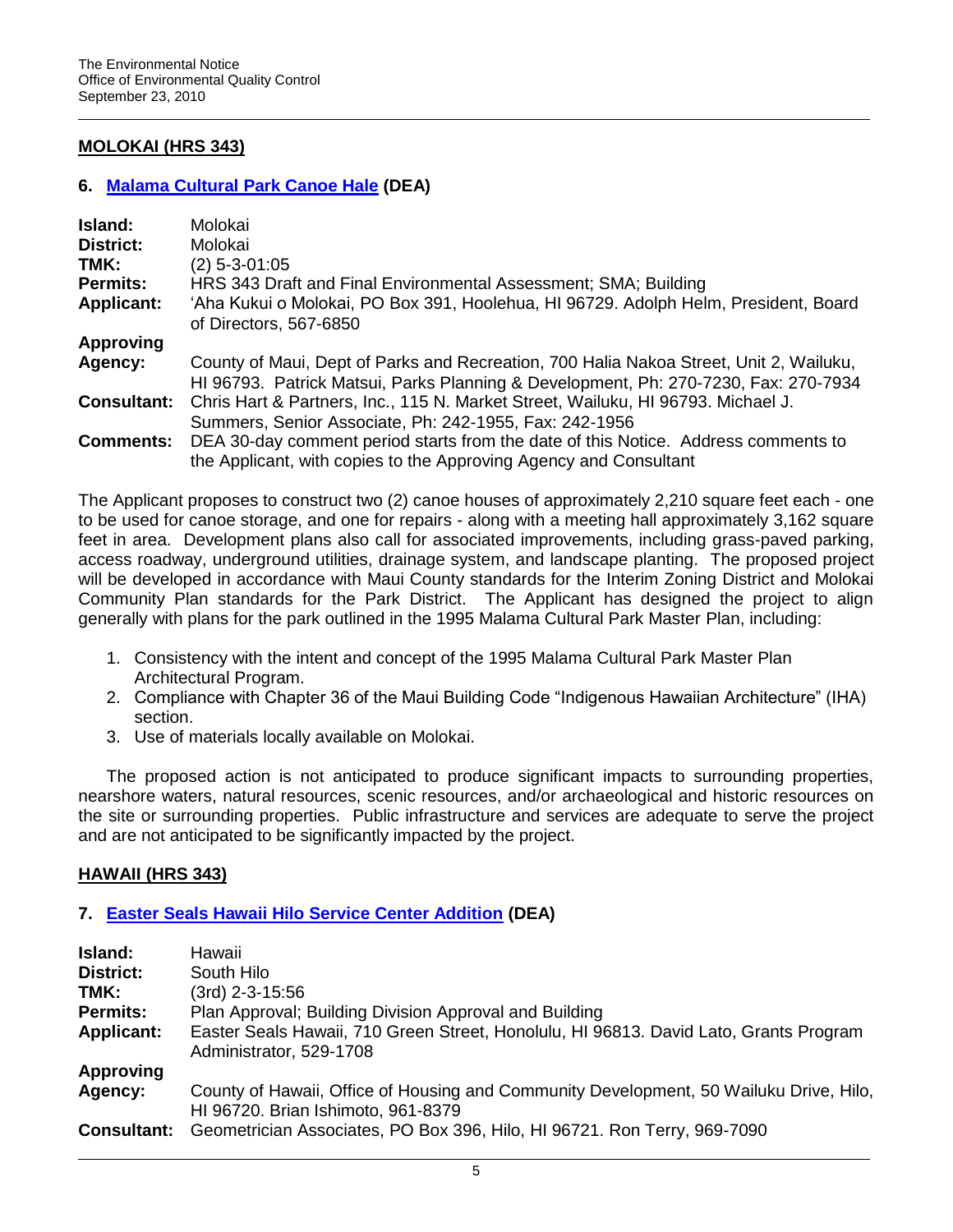**Comments:** DEA 30-day comment period starts from the date of this Notice. Address comments to the Applicant, with copies to the Approving Agency and Consultant

Easter Seals Hawaii plans to expand and improve its facility in Hilo, which is situated on a 1.0-acre property leased from the State on Kaiulani Street. The project will add 1,500 square feet of new interior space and two new parking stalls and also involves minor interior renovation and roof replacement at the existing building. No substantial new services are involved, but rather an expansion of existing services. Surveys and consultation have determined that no significant cultural or biological resources are present. Archaeological monitoring will be conducted during initial ground disturbance to ensure that impacts to potential subsurface resources are avoided. The project will not disturb or remove the vegetation higher than 15 feet during critical pupping months for the Hawaiian hoary bat, between May 15 and August 15 of each year. Utilities are adequate for the site, and traffic flow will not be significantly affected.

# **8. [Kaloko Makai](http://oeqc.doh.hawaii.gov/Shared%20Documents/EA_and_EIS_Online_Library/Hawaii/2010s/2010-09-23-HA-EISPN-Kaloko-Makai.pdf) (EISPN)**

| Island:<br><b>District:</b> | Hawaii<br>North Kona                                                                                                                                                                                                            |
|-----------------------------|---------------------------------------------------------------------------------------------------------------------------------------------------------------------------------------------------------------------------------|
| TMK:                        | (3) 7-3-09:17, 25, 26, and 28                                                                                                                                                                                                   |
| <b>Permits:</b>             | State Land Use District Boundary Amendment, County Change of Zone, Project District,<br>Subdivision & Plan Approvals, NPDES General Permits associated with Construction<br>Activity, Grading/Building and Grubbing, and others |
| <b>Applicant:</b>           | SCD-TSA Kaloko Makai, LLC, 1100 Alakea Street, 27 <sup>th</sup> Floor, Honolulu, HI 96813. Peter<br>Phillips, 537-2200                                                                                                          |
| <b>Accepting</b>            |                                                                                                                                                                                                                                 |
| <b>Authority:</b>           | State Land Use Commission, 235 S. Beretania Street, Room 406, Honolulu, HI 96813.<br>Dan Davidson, 587-3822                                                                                                                     |
| <b>Consultant:</b>          | Wilson Okamoto Corp., 1907 S. Beretania Street, Suite 400, Honolulu, HI 96826. Earl<br>Matsukawa, 946-2277                                                                                                                      |
| <b>Comments:</b>            | EISPN 30-day comment period starts from the date of this Notice. Address comments to<br>the Applicant, with copies to the Accepting Authority and Consultant                                                                    |

SCD-TSA Kaloko Makai, LLC proposes to develop Kaloko Makai, a residential, mixed-use development, on approximately 1,142 acres of undeveloped land in Kaloko, North Kona, Hawaii. The site is approximately 3 miles south of the Kona International Airport at Keahole and 3.5 miles north of the town of Kailua. The proposed project is situated on lands within the State Land Use Conservation, Agricultural, and Urban Districts, necessitating a petition for State Land Use District Boundary Amendment. Reclassification of the Conservation and Agricultural Districts to the Urban District is being sought, and later a County of Hawaii Zone Change and Project District. The preparation of this EISPN is triggered by the reclassification of Conservation District lands within the project area. Other possible EIS triggers include the use of State and/or County lands or funds in development of the project and possible construction of a wastewater treatment plant.

The proposed project is identified as a Neighborhood Transit Oriented Development (TOD) in the Kona Community Development Plan. Kaloko Makai will be a residential community, with supporting commercial, infrastructure, educational, recreational and open space uses. Kaloko Makai will include construction of up to 5,000 new single- and multi-family residential units at low-, medium-, and highdensities, centralized commercial and neighborhood centers, recreational facilities (e.g. parks, trails, open spaces), two elementary schools, a middle school, and associated infrastructure (e.g., new roadways, utilities, drainage, wastewater and potable water distribution systems). Affordable housing will be provided in accordance with County of Hawaii requirements.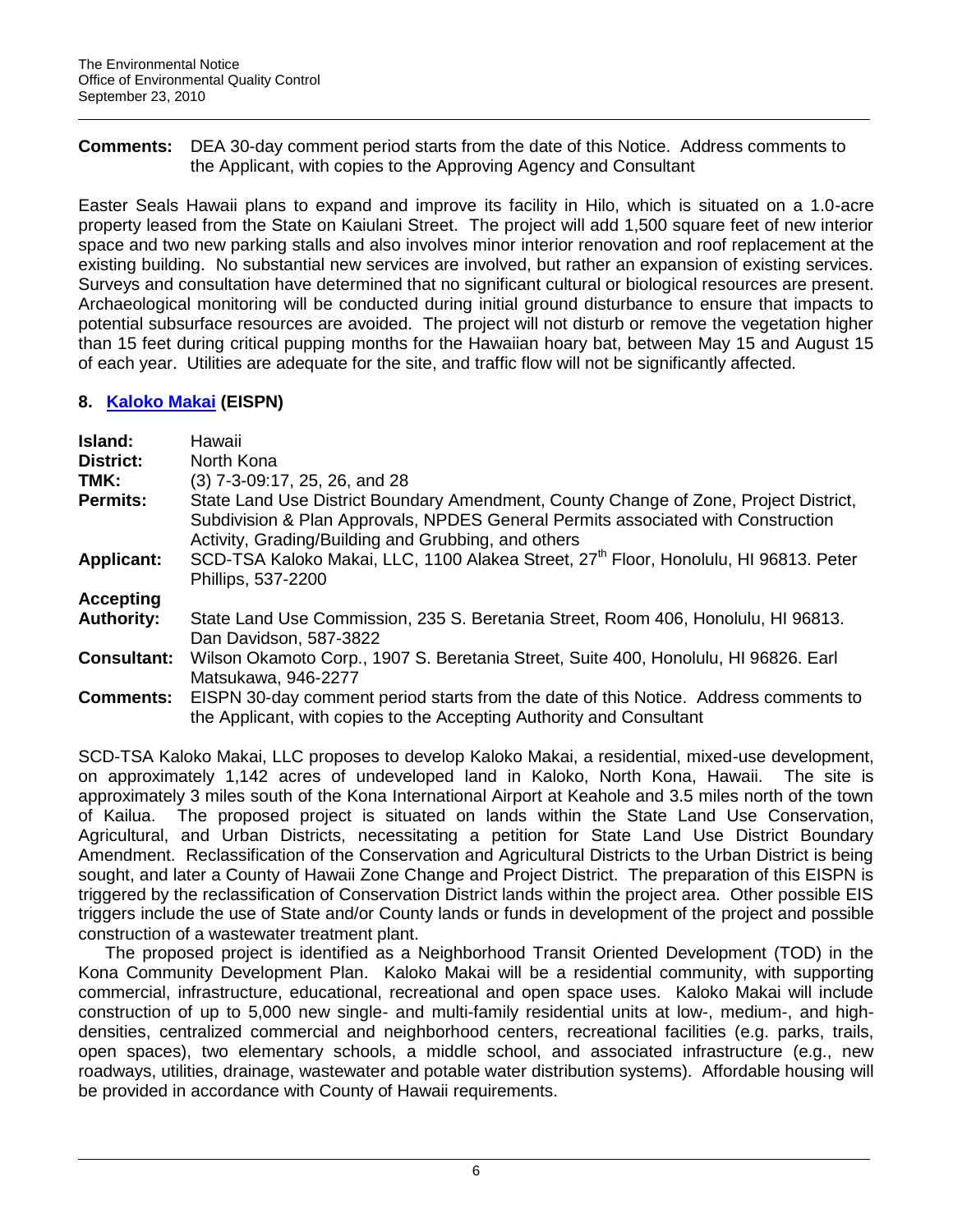## **9. [Saddle Road \(State Route 200\), Mamalahoa Highway \(State Route 190\) to Milepost 41](http://oeqc.doh.hawaii.gov/Shared%20Documents/EA_and_EIS_Online_Library/Hawaii/2010s/2010-02-23-HA-FSEIS-Saddle-Road-Mamalahoa-Hwy.pdf) (FSEIS) Letter of Acceptance**

The Governor has accepted the Final Supplemental Environmental Impact Statement for the Saddle Road (State Route 200), Mamalahoa Highway (State Route 190) to Milepost 41 (FSEIS). The notice of availability was previously listed in the February 23, 2010 *The Environmental Notice*

# **COASTAL ZONE NOTICES**

# **Special Management Area (SMA) Minor Permits**

The following is a list of SMA Minor permits that have been approved or are pending by the respective county/state agency (HRS §205A-30). For more information, please contact the appropriate county/state Planning Department. Honolulu (523-4131); Hawaii (961-8288); Kauai (241-6677); Maui (270-7735); Kakaako (Honolulu) or Kalaeloa Community Development District (587-2840).

| <b>Location (TMK)</b> | <b>Description (File No.)</b>               | <b>Applicant/Agent</b>          |
|-----------------------|---------------------------------------------|---------------------------------|
| Oahu: Kakaako         | Soil Borings and Groundwater                | Ocean Investments,              |
| $(2 - 1 - 60:13)$     | Monitoring Wells (SMA/10-11)                | LLC/EnviroServices and Training |
|                       |                                             | Center, LLC                     |
| Oahu: Kahala          | Diesel Fuel Tank and Screening Walls        | The Kahala Hotel and Resort     |
| $(3-5-23:39)$         | (2010/SMA-30)                               |                                 |
| Hawaii: Hamakua       | <b>Construction of Ungulate-proof Fence</b> | The Kohala Center               |
| $(4-9-15:01)$         | to Protect Mauka Forested Watershed         |                                 |
|                       | (SMM 10-158)                                |                                 |
| Hawaii: North Kona    | Tow Lot Subdivision (SMM 10-159)            | Kona Country Club, Inc.         |
| $(7 - 8 - 10:03)$     |                                             |                                 |
| Hawai'i: North Hilo   | Construction of an Additional Farm          | Brett Kayzar and David Kopec    |
| $(3-1-01:51)$         | Dwelling and Related Improvements           |                                 |
|                       | (SMM 10-160)                                |                                 |
| Maui: (3-8-07:01)     | 320 SF MOT Model (SM2 20100036)             | Maui Nui Botanical Gardens      |
| Maui: (1-3-09:54)     | Install 35' Wood Pole (SM2 20100058)        | Gregorysenn Kauhi               |
| Maui: (4-6-08:35)     | Demolition of Dwelling (SM2 20100062)       | Kraker, Hana N Trust            |
| Maui: (4-6-29:15)     | Morelli, Rudy (SM2 20100063)                | Lokelani Construction Co Inc.   |
| Maui: (3-9-20:02)     | Portable Kiosk on Existing Concrete         | <b>Timothy Whittorn</b>         |
|                       | Pad (SM2 20100064)                          |                                 |

# **Shoreline Notices** - **Certification Applications**

The following shoreline certification applications (HRS §205A-42 and HAR §13-222-12) are available for review at the DLNR Offices on Kauai, Hawaii, Maui, and in Honolulu, 1151 Punchbowl Street, Room 220. All comments shall be submitted in writing to the State Land Surveyor, 1151 Punchbowl Street, Room 210, Honolulu, HI 96813 and postmarked no later than 15 calendar days from the date of the public notice of the application. If you have any questions, call Ian Hirokawa at 587-0420.

| <b>File No.</b> | <b>Date</b> | <b>Location</b>                                                                                                                         | <b>Applicant/Owner</b>                                     | TMK       |
|-----------------|-------------|-----------------------------------------------------------------------------------------------------------------------------------------|------------------------------------------------------------|-----------|
| MA-454          | 7/21/10     | Lot 7 The Kapalua Place Subdivision (File Plan<br>1956) situate at Honokahua, Lahaina, Maui<br>Address: 7 Kapalua Place<br>Purpose: N/A | Akamai Land<br>Surveying, Inc./<br><b>Christian Lassen</b> | 4-2-04:07 |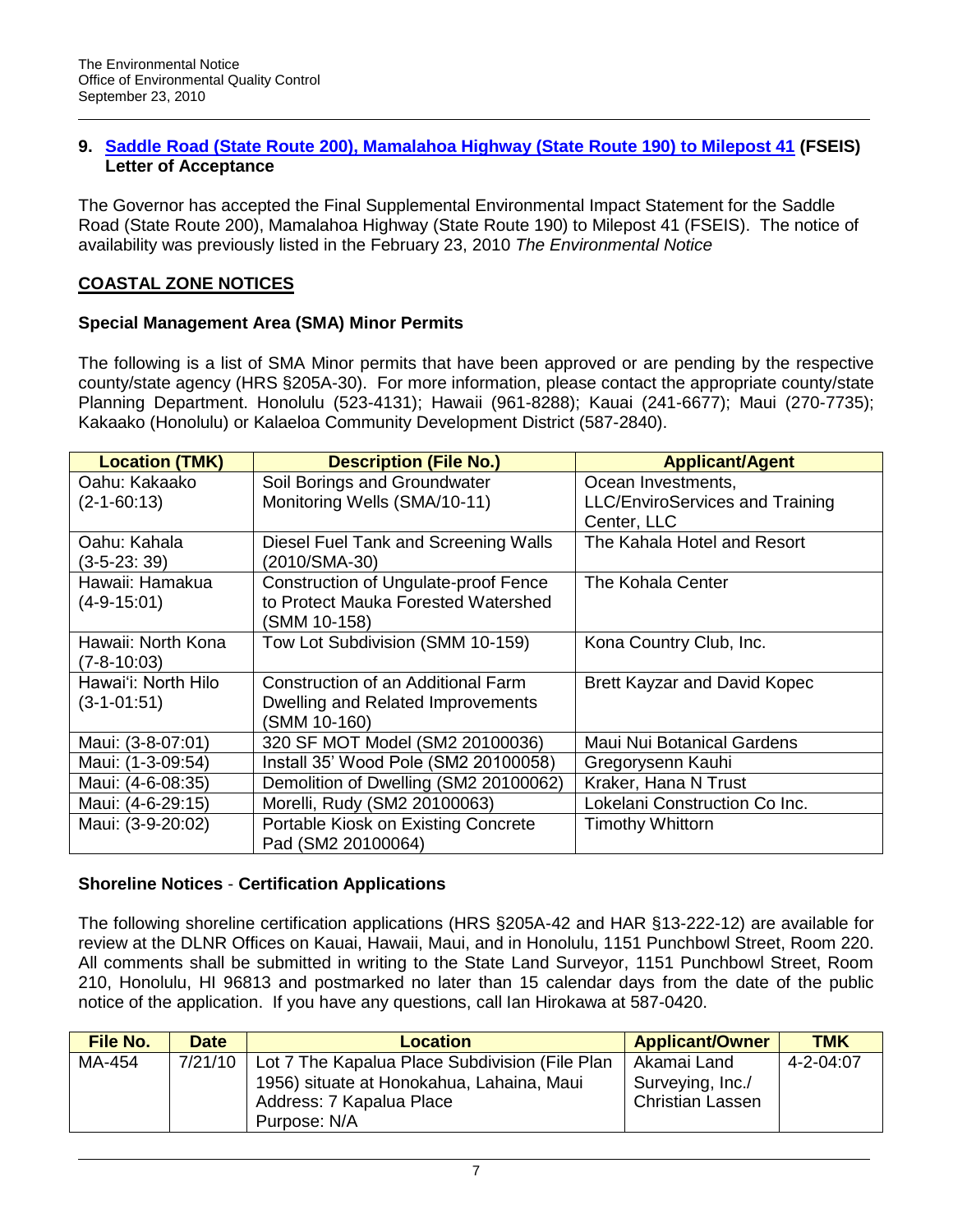| MA-455   | 8/11/10 | Lots A-1 and A-2 Kaunuohua Award being a<br>portion of L.C. Aw. 293 at Kaunuohua situate at<br>Lahaina, Maui<br><b>Address: 417 Front Street</b><br>Purpose: Determine shoreline setback                                                                                 | R.T. Tanaka<br>Engineers, Inc./<br>417 Front Street<br>Associates, LLC           | 4-6-02:03          |
|----------|---------|--------------------------------------------------------------------------------------------------------------------------------------------------------------------------------------------------------------------------------------------------------------------------|----------------------------------------------------------------------------------|--------------------|
| OA-1389  | 8/31/10 | Lot 11729 as shown on Map 846 and Lot<br>18888 as shown on Map 1504 of Land Court<br>Application 1069 situate at Honouliuli, Ewa,<br>Oahu<br>Address: 91-101 Papipi Road<br>Purpose: Shoreline determination                                                             | Park Engineering/<br>Haseko (Ewa),<br>Inc.                                       | 9-1-134:07<br>& 14 |
| OA-1390  | 9/8/10  | Lots 8 and 8-A Section A, "Waialae Beach<br>Lots" being a portion of R.P. 4475, L.C. Aw.<br>7713 Ap. 50 to V. Kamamalu situate at<br>Waialae-nui, Honolulu, Oahu<br>Address: 4727 A Kahala Avenue<br>Purpose: Development of property                                    | Dennis K.<br>Hashimoto/ Barry<br><b>Securities LLC</b>                           | $3-5-06:19$        |
| OA-1391  | 9/9/10  | Lot H-1, being a portion of Lot H of Koko Kai 2,<br>Maunalua Bay View Lots Subdivision Unit 2-C<br>(File Plan 1468) situate at Maunalua, Honolulu,<br>Hawaii<br>Address: 6 Lumahai Street<br>Purpose: Determine building setback                                         | Engineers<br>Surveyors<br>Hawaii, Inc./<br>Michael J. Miske                      | $3 - 9 - 13:33$    |
| OA-1392  | 9/9/10  | Consolidation of Lot 6-B, R.P. 7984, L.C. Aw.<br>4452, Ap. 13 to H. Kalama and Parcel 6-B-1 of<br>Reclaimed (Filled) Land of Kaneohe Bay into<br>Lot 1 situate at Kaneohe, Koolaupoko, Oahu<br>Address: 44-331 A Kaneohe Bay Drive<br>Purpose: Consolidation of property | Walter P.<br>Thompson, Inc./<br>Sherryl Buecher                                  | 4-4-07:17          |
| MA-457   | 9/7/10  | Lot 48-B The Mailepai Hui Partition situate at<br>Alaeloa, Kaanapali, Lahaina, Maui<br>Address: 4851 Lower Honoapiilani Road<br>Purpose: SMA building permit                                                                                                             | Akamai Land<br>Surveying, Inc./<br><b>Island Girl</b><br><b>Holdings LLC</b>     | $4 - 3 - 15:54$    |
| MA-458   | 9/7/10  | Royal Patent 6140, Land Commission Award<br>6510-U, Apana 2 to Wahieloa being a portion<br>of Parcel 18 of Tax Map Key: (2) 2-9-011<br>situate at Hanawana West, Hamakualoa,<br>Makawao, Maui<br>Address: Hana Highway<br>Purpose: Setback, building & SMA permitting    | Newcomer-Lee<br>Land Surveyors<br>Inc./ Keith &<br><b>Bonnie Douglas</b>         | $2 - 9 - 11:18$    |
| $MA-459$ | 9/10/10 | Keawekapu Beach Lots Portion of Lot 2 being<br>a portion of Royal Patent Grant 548 to J.<br>Kanehoa situate at Paeahu, Honuaula, Maui<br>Address: 3076 South Kihei Road<br>Purpose: Repair & pool installation                                                           | Michael &<br>Rebecca<br>Masterson/The<br><b>Masterson Family</b><br><b>Trust</b> | $2 - 1 - 10:21$    |
| MA-460   | 9/10/10 | Lot 34 of the Waiohuli-Keokea Beach Lots<br>(Second Series) situate at Kihei, Maui<br>Address: 1624 Halama Street<br>Purpose: Sale of property                                                                                                                           | Robert Dein/<br>Gary Zukav &<br>Linda Francis                                    | $3-9-11:16$        |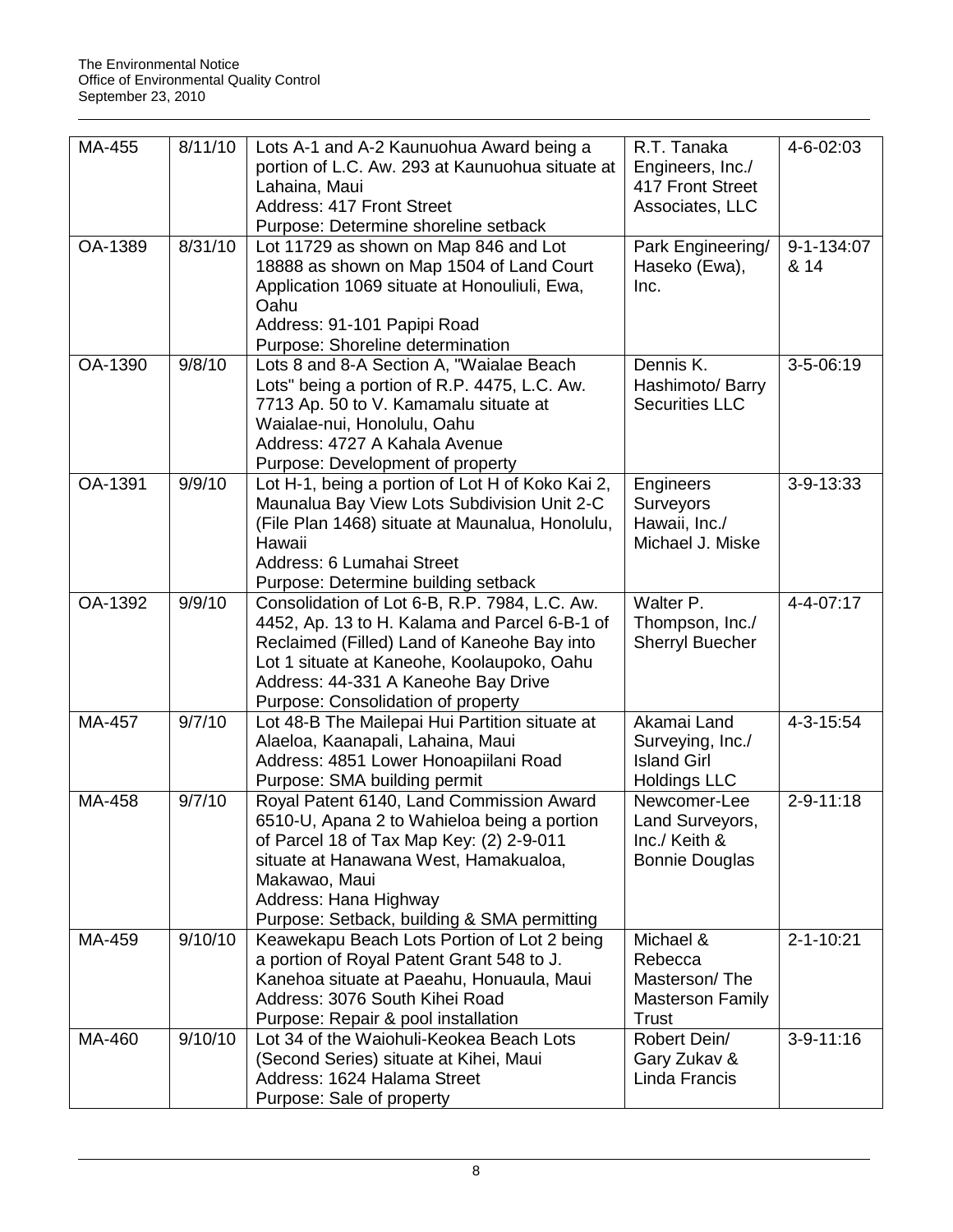| <b>HA-427</b> | 9/8/10 | Lots 5-B-1 and 6-A of North Kahaluu Beach      | Wes Thomas  | $7 - 8 - 14:50$ |
|---------------|--------|------------------------------------------------|-------------|-----------------|
|               |        | Subdivision being portions of R.P. 6856, L.C.  | Associates/ | & 97            |
|               |        | Aw. 7713, Ap. 6 to V. Kamamalu situate at      | Elizabeth   |                 |
|               |        | Kahaluu, North Kona, Island of Hawaii          | Marshall    |                 |
|               |        | Address: 78-6616 Alii Drive                    |             |                 |
|               |        | Purpose: Obtain building permits               |             |                 |
| HA-428        | 9/8/10 | Portion of R.P. 4475, L.C. Aw. 7713, Ap. 43 to | Wes Thomas  | $7 - 6 - 16:12$ |
|               |        | V. Kamamalu situate at Holualoa 1st and 2nd,   | Associates/ |                 |
|               |        | North Kona, Island of Hawaii                   | George      |                 |
|               |        | Address: N/A                                   | Sandusky    |                 |
|               |        | Purpose: Obtain permits and/or variance        |             |                 |

# **Shoreline Notices - Certifications and Rejections**

The following shorelines have been proposed for certification or rejection by DLNR (HRS §205A-42 and HAR §13-222-26). Any person or agency who wants to appeal shall file a notice of appeal in writing with DLNR no later than 20 calendar days from the date of the public notice. The appeal shall be sent to the Board of Land and Natural Resource, 1151 Punchbowl Street, Room 220, Honolulu, HI 96813.

| <b>File No.</b> | <b>Proposed/Rejected</b> | <b>Location</b>                  | <b>Applicant/Owner</b> | <b>TMK</b>      |
|-----------------|--------------------------|----------------------------------|------------------------|-----------------|
| OA-1344         | Rejection                | Lots 3 and 3-A "Kahala           | Gil P.                 | $3 - 5 - 05:15$ |
|                 |                          | Subdivision" situate at Kahala,  | Bumanglag/ 4615        |                 |
|                 |                          | Honolulu, Oahu                   | Kahala Avenue          |                 |
|                 |                          | Address: 4615 Kahala Avenue      | Corporation            |                 |
|                 |                          | Purpose: Slope stabilization     |                        |                 |
| HA-416          | Rejection                | L.C. Award 4700 situate at Alae, | Donald C.              | $2 - 6 - 25:01$ |
|                 |                          | South Hilo, Island of Hawaii     | McIntosh/              |                 |
|                 |                          | Address: Kahoa Street            | Edmund C. Olson        |                 |
|                 |                          | Purpose: Setback determination   | Trust II               |                 |

## **POLLUTION CONTROL PERMITS**

The following is a list of some pollution control permits currently before the State Department of Health (HRS 342B and HAR §11-60.1). For more information, please contact the number below.

| <b>Branch</b><br><b>Permit Type</b>                               | <b>Applicant and</b><br><b>Permit Number</b>                                            | <b>Project</b><br><b>Location</b>                  | <b>Date</b>                        | <b>Proposed</b><br><b>Use</b>                                                                          |
|-------------------------------------------------------------------|-----------------------------------------------------------------------------------------|----------------------------------------------------|------------------------------------|--------------------------------------------------------------------------------------------------------|
| Clean Air Branch,<br>586-4200,<br>Non-Covered<br>Source Permit    | The Gas Company, LLC<br><b>Permit Renewal</b><br>No. 0004-04<br>NSP No. 0004-02-N       | 91-390 Kauhi Street,<br>Kapolei, Oahu              | Issued:<br>8/31/10                 | <b>Synthetic Natural</b><br>Gas (SNG)<br><b>Manufacturing Plant</b>                                    |
| Clean Air Branch,<br>586-4200,<br><b>Covered Source</b><br>Permit | West Hawaii Concrete<br><b>Application Renewal</b><br>No. 0436-04<br>CSP No. 0436-01-CT | <b>Various Temporary</b><br>Sites, State of Hawaii | <b>Comments</b><br>Due:<br>10/8/10 | 250 TPH Stone<br>Crushing &<br><b>Screening Plant</b><br>with 325 HP Diesel<br><b>Engine Generator</b> |
| Clean Air Branch,<br>586-4200,<br><b>Covered Source</b><br>Permit | Chevron Products Co.<br><b>Application Renewal</b><br>No. 0081-04<br>CSP No. 0081-01-C  | 100-A Hobron Ave.<br>Kahului, Maui                 | Comments<br>Due:<br>10/11/10       | Kahului Marketing<br>Terminal                                                                          |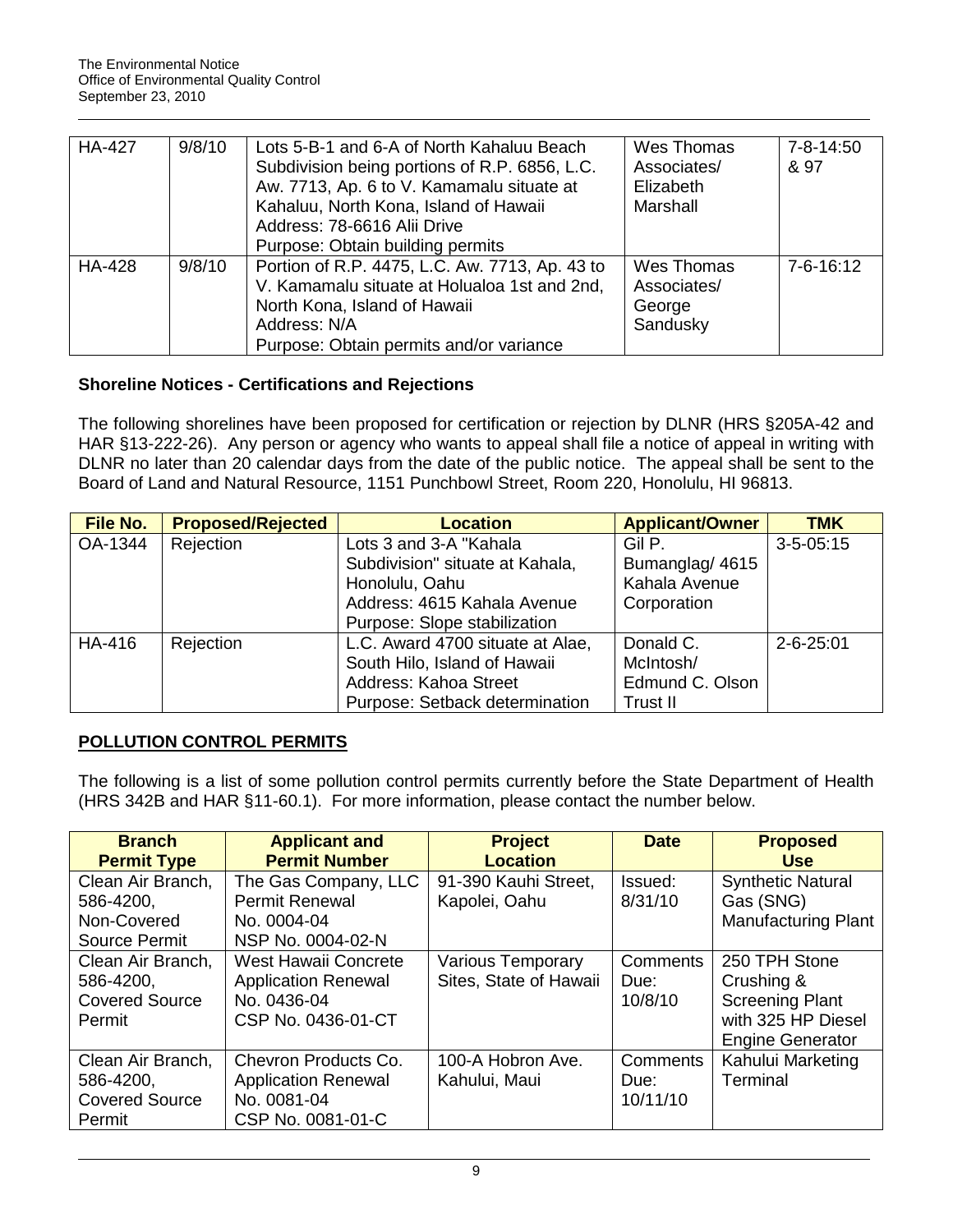| Clean Air Branch, | Laie Trucking Co, Ltd.     | TMK: 1-5-5-06, Laie, | lssued: | <b>150 CY/HR</b>      |
|-------------------|----------------------------|----------------------|---------|-----------------------|
| 586-4200,         | <b>Application Renewal</b> | Oahu                 | 9/7/10  | <b>Concrete Batch</b> |
| Non-Covered       | No. 0399-03                |                      |         | Plant                 |
| Source Permit     | NSP No. 0399-01-N          |                      |         |                       |

## **PUBLIC NOTICES**

## **Notice of Public Information/Scoping Meeting Kaneohe - Kailua Wastewater Conveyance and Treatment Facilities Project Kaneohe and Kailua, Oahu**

Notice is hereby given that the City & County of Honolulu Department of Environmental Services will conduct a Public Information/Scoping Meeting on the Kaneohe - Kailua Wastewater Conveyance and Treatment Facilities Project Kaneohe and Kailua, Island of Oahu. The City and County of Honolulu Department of Environmental Services (ENV) is considering two alternatives to supplement an existing force main conveying wastewater from the Kaneohe Wastewater Pre-Treatment Plant near the Bayview Golf Course to the Kailua Regional Wastewater Treatment Plant in Aikahi. The two alternatives are:

- 1. A proposed new force main to be located below the seafloor of Kaneohe Bay; and
- 2. A proposed new gravity tunnel to be located inland, beneath Oneawa Hills.

As part of the Draft Environmental Impact Statement (DEIS) process, a public information/scoping meeting will be held: Date: **Tuesday, September 28, 2010 Time: 6:00 pm to 8:30 pm Location: Benjamin Parker Elementary School Cafeteria** 45-259 Waikalua Road Kaneohe, HI 96744. Availability of the Environmental Impact Statement Preparation Notice (EISPN) for public review was published in the July 8, 2010 edition of the Office of Environmental Quality Control's The Environmental Notice. The EISPN was prepared to inform interested parties of the alternatives being considered and seek comments during the preparation of the forthcoming Draft EIS. For more information regarding the meeting please contact Ms. Tracy Fukuda, Wilson Okamoto Corporation (808) 946-2277, tfukuda@wilsonokamoto.com. Any person requiring special accessibility or communication accommodations, may contact Ms. Fukuda by Friday, September 24, 2010.

### **FEDERAL NOTICES**

### **Pearl Harbor National Wildlife Refuge, Comprehensive Conservation Plan and Environmental Assessment**

The U.S. Fish and Wildlife Service (Service), announces the availability of its draft comprehensive conservation plan and environmental assessment (Draft CCP/EA) for the Pearl Harbor National Wildlife Refuge (refuge) for public review and comment. The Draft CCP/EA describes the proposal for managing the refuge for the next 15 years. To ensure consideration, the Service must receive your written comments by **September 28, 2010**.

Address comments, questions, and requests for further information to David Ellis, Project Leader, Oahu National Wildlife Refuge Complex, 66-590 Kamehameha Highway, Room 2C, Haleiwa, HI 96712. Alternatively, you may fax comments to the refuge at (808) 637-3578, or e-mail them to [FW1PlanningComments@fws.gov](mailto:FW1PlanningComments@fws.gov) (include Pearl Harbor Refuge CCP in the subject line of the message). Additional information is available at [http://www.fws.gov/pearlharbor/.](http://frwebgate.access.gpo.gov/cgi-bin/leaving.cgi?from=leavingFR.html&log=linklog&to=http://www.fws.gov/pearlharbor/) You may request the CCP/EA for review by any of the above contact methods, or you may view or download it at [http://www.fws.gov/pacific/planning.](http://frwebgate.access.gpo.gov/cgi-bin/leaving.cgi?from=leavingFR.html&log=linklog&to=http://www.fws.gov/pacific/planning) For further information contact: David Ellis, Project Leader, (808) 637-6330.

The Pearl Harbor Refuge is located on the southern coast of the island of Oahu and is comprised of three units: Honouliuli, Waiawa, and Kalaeloa. The Honouliuli Unit and Waiawa Unit are wetland units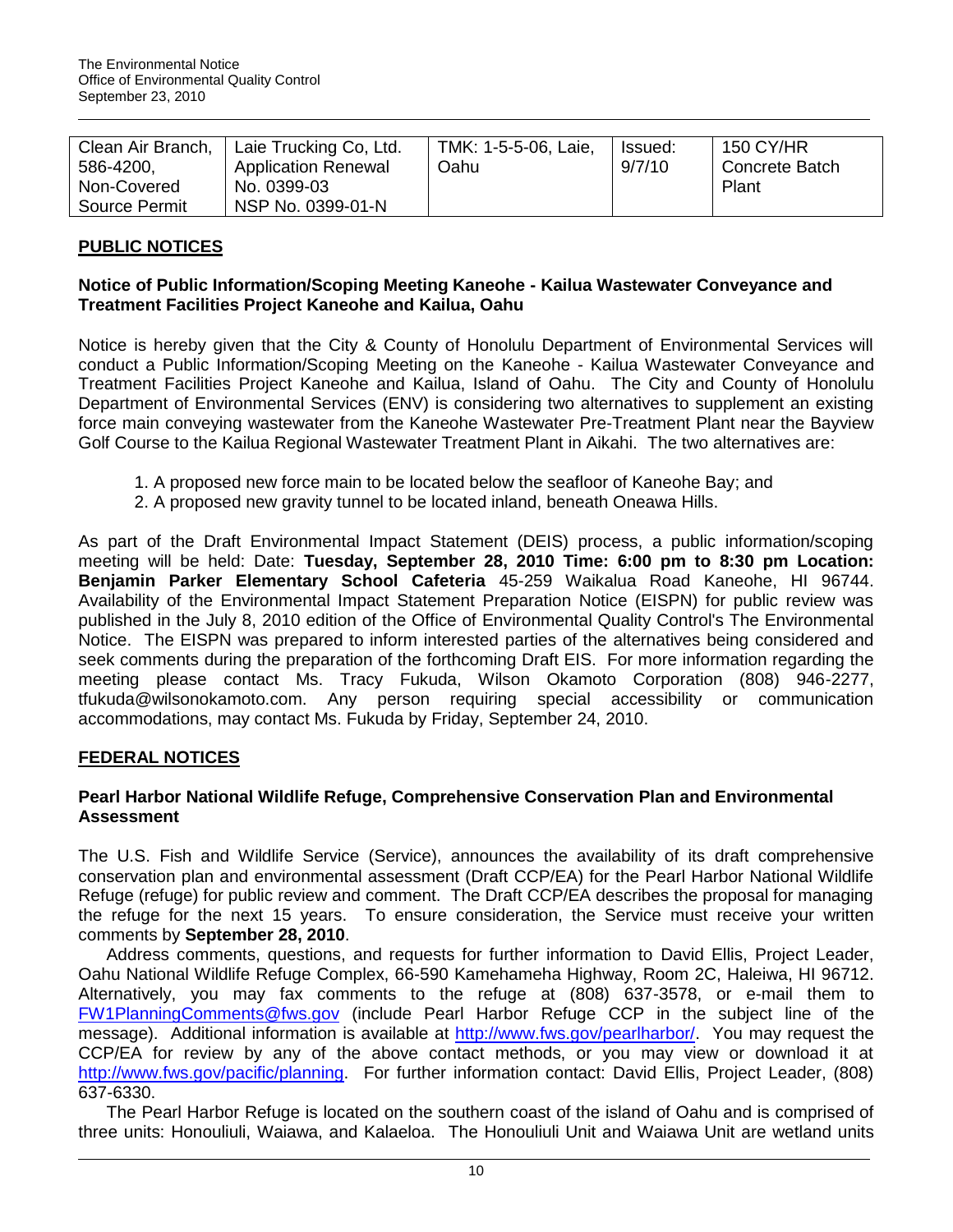located on the shores of Pearl Harbor. The 37-acre Honouliuli Unit and the 25-acre Waiawa Unit were established in 1972 to protect and enhance habitat for endangered Hawaiian waterbirds. Habitats found on these units include open water, freshwater marsh, mudflat, grassland, and shrubland. The units provide important breeding, feeding, and resting areas for endangered waterbirds, a variety of migratory waterfowl, shorebirds, and other wetland birds. Common migrants include Northern pintail and Pacific golden plover. Neither unit is open to the general public; however, a grade school wetland education program is administered under a special use permit at the Honouliuli Unit.

The 38-acre Kalaeloa Unit is a coastal upland unit on Oahu's southwestern point, and was once part of the Naval Air Station Barbers Point (NAS). When the NAS closed in 2001, the unit was established to protect and enhance habitat for the endangered Ewa hinahina plant. The unit contains the largest remnant stand of Ewa hinahina and a reintroduced population of akoko, another endangered plant. We supplement these plant populations with nursery plantings and exotic plant control. The unit is located within the arid Ewa Plains, and encompasses exposed coral shelf, rocky shoreline, and sparse vegetation. The unit includes a unique microhabitat called anchialine pools. These salt water pools are in the raised limestone coral reef, and are connected to the ocean via tiny subterranean cracks and crevices within the coralline substrate. The anchialine pools support unique insects, plants, and animals, including two imperiled species of native shrimp. The refuge's volunteer program administers collegelevel educational programs and habitat restoration activities on the unit. The unit is closed to the general public.

The National Wildlife Refuge System Administration Act of 1966 (16 U.S.C. 668dd-668ee) (Refuge Administration Act), as amended by the National Wildlife Refuge System Improvement Act of 1997, requires the Service to develop a CCP for each national wildlife refuge. The purpose for developing a CCP is to provide refuge managers with a 15-year plan for achieving refuge purposes and contributing toward the mission of the National Wildlife Refuge System, consistent with sound principles of fish and wildlife management, conservation, legal mandates, and our policies. In addition to outlining broad management direction on conserving wildlife and their habitats, CCPs identify wildlife-dependent recreational opportunities available to the public, including opportunities for hunting, fishing, wildlife observation and photography, and environmental education and interpretation. We will review and update the CCP at least every 15 years in accordance with the Refuge Administration Act.

There are two alternatives for managing the Pearl Harbor Refuge. Under both alternatives entry into the fenced portions of the refuge units will continue by special use permit. The Betty Bliss Memorial Overlook will be constructed outside the Honouliuli Unit's fence, to provide year-round interpretation, wildlife viewing, and photography opportunities. The coastal foot trail outside the Kalaeloa Unit's fence will remain open to the public for shoreline fishing. Both alternatives would protect threatened and endangered species and cultural resources. Brief descriptions of the alternatives follow.

Under Alternative A, the Service would continue the current level of management. On the wetlands of the Honouliuli and Waiawa Units, we would continue to control predators and manage and protect habitat for endangered Hawaiian waterbirds, as part of the Statewide effort to implement the Hawaiian Waterbird Recovery Plan. Under Alternative A, control of invasive plant species would be modest, and intensive predator control would continue. On the Kalaeloa Unit, we would continue to restore and manage endangered plants and control invasive plants at the current level. Protection would continue for 14 existing anchialine pools on the Kalaeloa Unit, but no additional pools would be restored. We would continue to cooperate with the Bishop Museum's effort to catalog avian and other fossil remains from the pools.

Under Alternative B, the preferred alternative, we would focus management efforts at the Kalaeloa Unit on increasing the restoration of native and rare coralline plain habitat. The Service would increase the existing 25-acre restoration area to 37 acres. Controlling and reducing invasive plants, and establishing native plants, including the akoko and Ewa hinahina, would be emphasized. We would develop a foot trail system, protect 14 existing anchialine pools, identify up to 30 additional pool sites for potential restoration, and continue with experimental translocation of endangered damselflies (pinapinao) to suitable habitat in the anchialine pools. We would also expand volunteer, research, and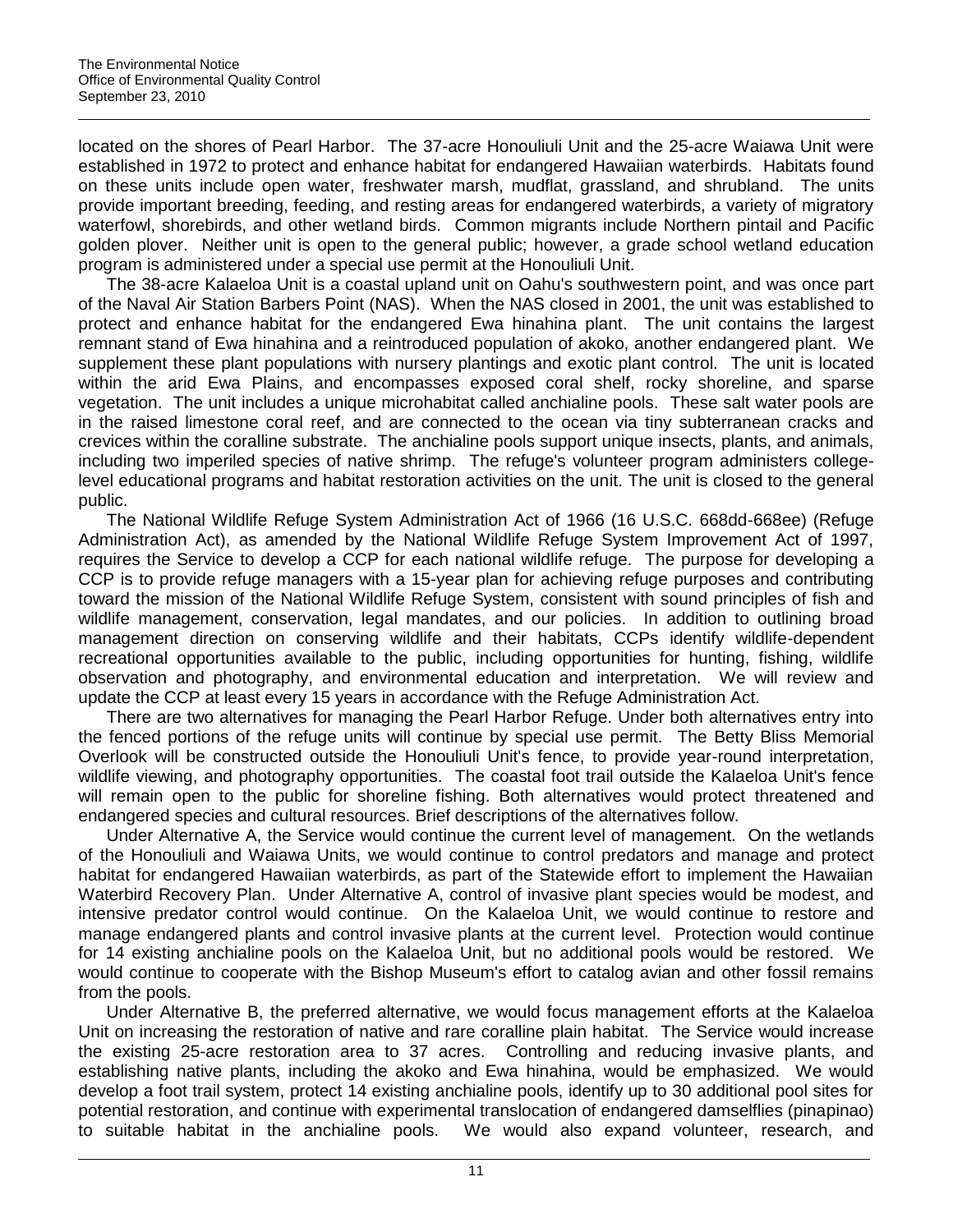environmental education opportunities, including working with the Bishop Museum and the Smithsonian Institute to pursue an in-depth paleontological study of the entire unit.

On the Honouliuli and Waiawa Units, the focus would be on an increased level of wetland management to improve the units' overall capacity to support endangered waterbirds. Under this Alternative B, water level and vegetation management, invasive species control, including predator control, would be improved or increased as part of the Statewide effort to implement the Hawaiian Waterbird Recovery Plan. On the Honouliuli Unit, the Service would remove mangrove on 5 acres to improve and maintain intertidal mudflat habitat, and determine the feasibility of installing a predator-proof fence. On the Waiawa Unit, we would work with partners and neighbors to determine the feasibility of developing an additional refuge overlook.